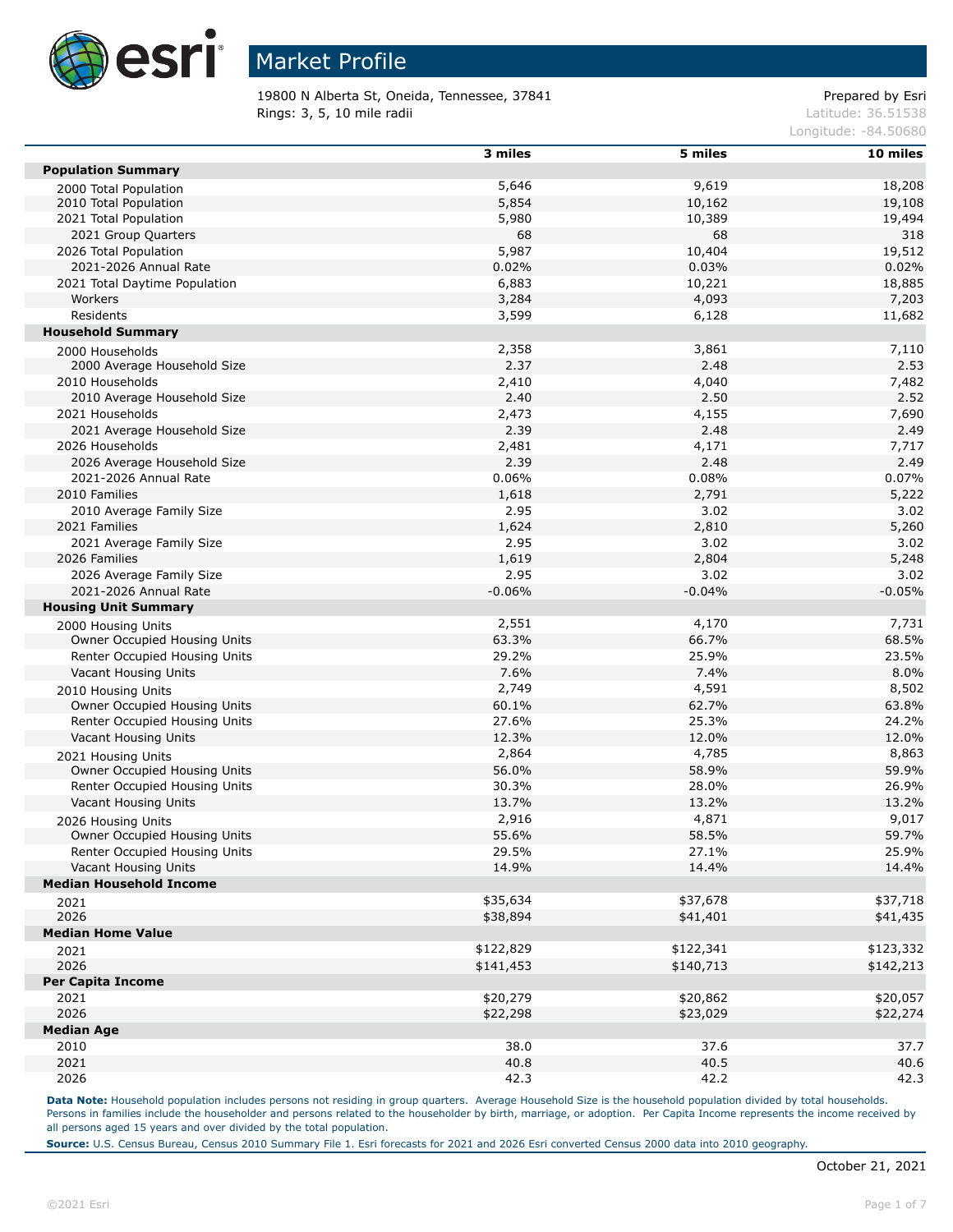

19800 N Alberta St, Oneida, Tennessee, 37841 Prepared by Esri **Rings: 3, 5, 10 mile radii** Latitude: 36.51538

Longitude: -84.50680

|                                            | 3 miles   | 5 miles   | 10 miles  |
|--------------------------------------------|-----------|-----------|-----------|
| 2021 Households by Income                  |           |           |           |
| Household Income Base                      | 2,473     | 4,155     | 7,690     |
| $<$ \$15,000                               | 21.3%     | 19.0%     | 18.1%     |
| \$15,000 - \$24,999                        | 17.5%     | 16.4%     | 17.2%     |
| \$25,000 - \$34,999                        | 10.6%     | 11.7%     | 11.6%     |
| \$35,000 - \$49,999                        | 12.1%     | 12.3%     | 13.2%     |
| \$50,000 - \$74,999                        | 19.1%     | 19.5%     | 21.2%     |
| \$75,000 - \$99,999                        | 9.4%      | 9.2%      | 8.0%      |
| $$100,000 - $149,999$                      | 6.8%      | 8.3%      | 6.9%      |
| \$150,000 - \$199,999                      | 1.8%      | 2.0%      | 2.7%      |
| \$200,000+                                 | 1.5%      | 1.5%      | 1.2%      |
| Average Household Income                   | \$50,019  | \$52,139  | \$50,846  |
| 2026 Households by Income                  |           |           |           |
| Household Income Base                      | 2,481     | 4,171     | 7,717     |
| $<$ \$15,000                               | 18.9%     | 16.8%     | 16.1%     |
| $$15,000 - $24,999$                        | 16.1%     | 14.8%     | 15.4%     |
| \$25,000 - \$34,999                        | 10.8%     | 11.8%     | 11.6%     |
| \$35,000 - \$49,999                        | 12.9%     | 13.1%     | 13.7%     |
| \$50,000 - \$74,999                        | 20.2%     | 20.6%     | 22.5%     |
| \$75,000 - \$99,999                        | 9.8%      | 9.5%      | 8.3%      |
| $$100,000 - $149,999$                      | 7.6%      | 9.3%      | 7.6%      |
| \$150,000 - \$199,999                      | 2.2%      | 2.6%      | 3.4%      |
| \$200,000+                                 | 1.6%      | 1.6%      | 1.3%      |
| Average Household Income                   | \$54,902  | \$57,425  | \$56,325  |
| 2021 Owner Occupied Housing Units by Value |           |           |           |
| Total                                      | 1,604     | 2,816     | 5,309     |
| $<$ \$50,000                               | 15.1%     | 14.1%     | 15.1%     |
| \$50,000 - \$99,999                        | 25.4%     | 26.7%     | 24.9%     |
| $$100,000 - $149,999$                      | 20.8%     | 20.7%     | 21.5%     |
| \$150,000 - \$199,999                      | 22.4%     | 19.6%     | 17.0%     |
| \$200,000 - \$249,999                      | 5.7%      | 6.6%      | 6.5%      |
| \$250,000 - \$299,999                      | 3.7%      | 4.5%      | 5.5%      |
| \$300,000 - \$399,999                      | 0.9%      | 1.8%      | 3.7%      |
| \$400,000 - \$499,999                      | 5.7%      | 5.4%      | 4.7%      |
| \$500,000 - \$749,999                      | 0.4%      | 0.6%      | 0.8%      |
| \$750,000 - \$999,999                      | 0.0%      | 0.1%      | 0.4%      |
| $$1,000,000 - $1,499,999$                  | 0.0%      | 0.0%      | 0.0%      |
| \$1,500,000 - \$1,999,999                  | 0.0%      | $0.0\%$   | 0.0%      |
| $$2,000,000 +$                             | 0.0%      | 0.0%      | 0.0%      |
| Average Home Value                         | \$141,900 | \$146,202 | \$151,455 |
| 2026 Owner Occupied Housing Units by Value |           |           |           |
| Total                                      | 1,622     | 2,850     | 5,379     |
| $<$ \$50,000                               | 10.9%     | 10.2%     | 10.9%     |
| \$50,000 - \$99,999                        | 21.2%     | 22.5%     | 20.9%     |
| \$100,000 - \$149,999                      | 21.6%     | 21.2%     | 21.5%     |
| \$150,000 - \$199,999                      | 25.2%     | 21.6%     | 18.4%     |
| \$200,000 - \$249,999                      | 6.8%      | 7.8%      | 7.5%      |
| \$250,000 - \$299,999                      | 4.8%      | 5.8%      | 7.2%      |
| \$300,000 - \$399,999                      | 1.3%      | 2.5%      | 5.2%      |
| \$400,000 - \$499,999                      | 7.8%      | 7.3%      | 6.5%      |
| \$500,000 - \$749,999                      | 0.5%      | 0.8%      | 1.1%      |
| \$750,000 - \$999,999                      | $0.0\%$   | 0.2%      | 0.8%      |
| \$1,000,000 - \$1,499,999                  | 0.0%      | 0.0%      | 0.0%      |
| \$1,500,000 - \$1,999,999                  | $0.0\%$   | $0.0\%$   | 0.0%      |
| $$2,000,000 +$                             | 0.0%      | 0.0%      | 0.0%      |
| Average Home Value                         | \$160,699 | \$166,020 | \$175,465 |

Data Note: Income represents the preceding year, expressed in current dollars. Household income includes wage and salary earnings, interest dividends, net rents, pensions, SSI and welfare payments, child support, and alimony.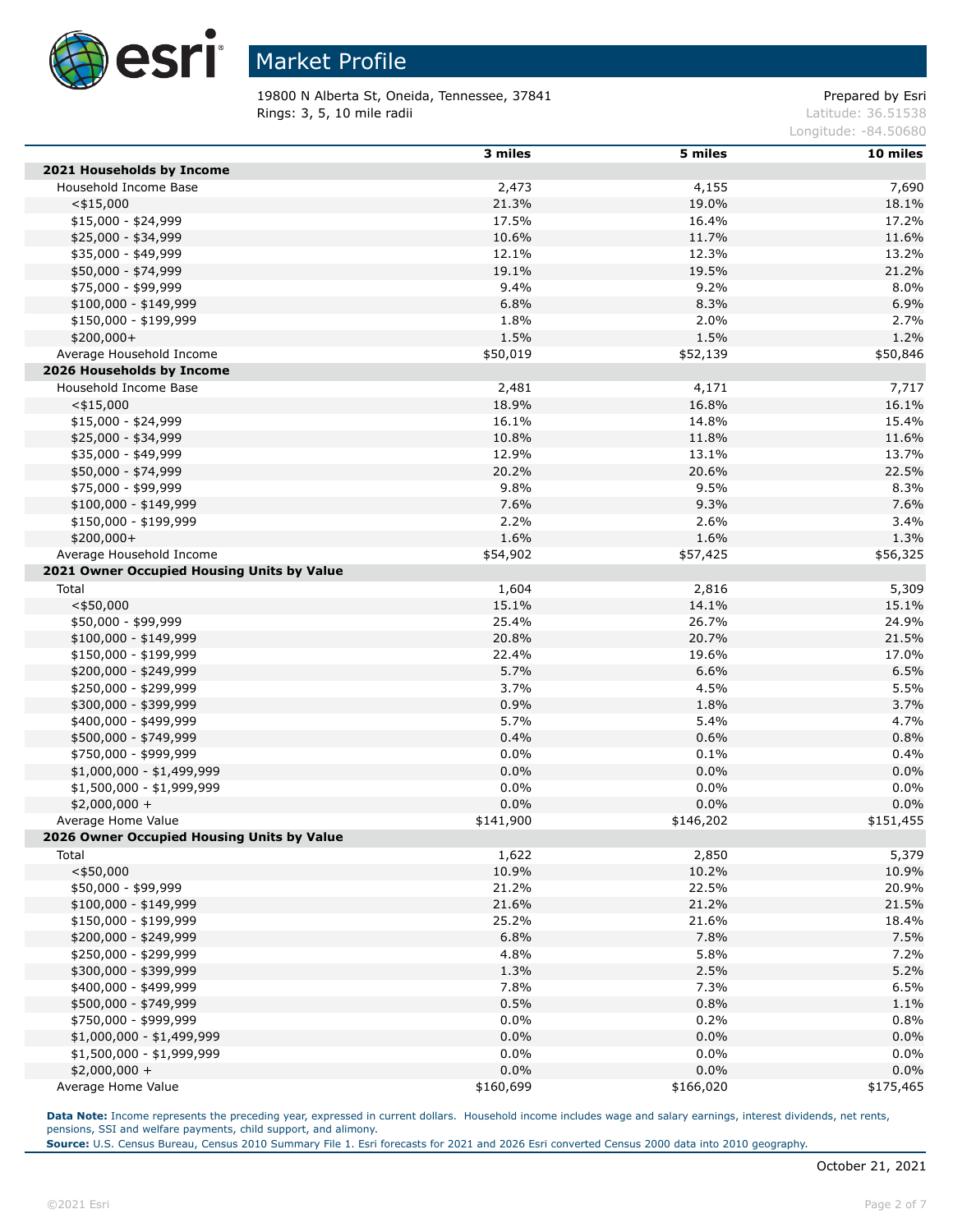

 $\overline{a}$ 

# Market Profile

19800 N Alberta St, Oneida, Tennessee, 37841 **Prepared by Estimate Stepsier** Prepared by Esri **Rings: 3, 5, 10 mile radii** Latitude: 36.51538

Longitude: -84.50680

|                        | 3 miles | 5 miles | 10 miles |
|------------------------|---------|---------|----------|
| 2010 Population by Age |         |         |          |
| Total                  | 5,854   | 10,160  | 19,108   |
| $0 - 4$                | 6.8%    | 6.8%    | 6.7%     |
| $5 - 9$                | 7.4%    | 7.5%    | 7.4%     |
| $10 - 14$              | 7.2%    | 7.3%    | 7.1%     |
| $15 - 24$              | 12.5%   | 12.7%   | 12.9%    |
| $25 - 34$              | 12.2%   | 12.3%   | 12.4%    |
| $35 - 44$              | 13.4%   | 13.6%   | 13.6%    |
| $45 - 54$              | 13.3%   | 13.8%   | 14.2%    |
| $55 - 64$              | 12.4%   | 12.0%   | 12.0%    |
| $65 - 74$              | 8.5%    | 8.3%    | 8.1%     |
| $75 - 84$              | 4.3%    | 4.1%    | 4.1%     |
| $85 +$                 | 1.9%    | 1.6%    | 1.5%     |
| $18 +$                 | 74.1%   | 73.8%   | 74.2%    |
| 2021 Population by Age |         |         |          |
| Total                  | 5,982   | 10,390  | 19,493   |
| $0 - 4$                | 6.1%    | 6.2%    | 6.1%     |
| $5 - 9$                | 6.4%    | 6.5%    | 6.5%     |
| $10 - 14$              | 6.2%    | 6.4%    | 6.4%     |
| $15 - 24$              | 11.5%   | 11.3%   | 11.2%    |
| $25 - 34$              | 12.9%   | 13.0%   | 13.3%    |
| $35 - 44$              | 12.5%   | 12.8%   | 12.9%    |
| $45 - 54$              | 12.7%   | 13.0%   | 13.0%    |
| $55 - 64$              | 12.6%   | 13.0%   | 13.2%    |
| $65 - 74$              | 11.3%   | 10.9%   | 10.7%    |
| 75 - 84                | 5.6%    | 5.3%    | 5.2%     |
| $85 +$                 | 2.0%    | 1.7%    | 1.6%     |
| $18 +$                 | 77.6%   | 77.3%   | 77.5%    |
| 2026 Population by Age |         |         |          |
| Total                  | 5,985   | 10,402  | 19,512   |
| $0 - 4$                | 5.9%    | 5.8%    | 5.7%     |
| $5 - 9$                | 6.2%    | 6.2%    | 6.2%     |
| $10 - 14$              | 6.5%    | 6.7%    | 6.7%     |
| $15 - 24$              | 11.4%   | 11.3%   | 11.3%    |
| $25 - 34$              | 11.5%   | 11.3%   | 11.1%    |
| $35 - 44$              | 11.5%   | 11.9%   | 12.2%    |
| $45 - 54$              | 13.0%   | 13.3%   | 13.3%    |
| $55 - 64$              | 13.0%   | 13.3%   | 13.6%    |
| $65 - 74$              | 11.3%   | 11.3%   | 11.4%    |
| $75 - 84$              | 7.3%    | 6.8%    | 6.7%     |
| $85 +$                 | 2.3%    | 1.9%    | 1.9%     |
| $18 +$                 | 77.8%   | 77.5%   | 77.7%    |
| 2010 Population by Sex |         |         |          |
| Males                  | 2,800   | 4,908   | 9,354    |
| Females                | 3,054   | 5,254   | 9,754    |
| 2021 Population by Sex |         |         |          |
| Males                  | 2,867   | 5,026   | 9,584    |
| Females                | 3,113   | 5,362   | 9,910    |
| 2026 Population by Sex |         |         |          |
| Males                  | 2,880   | 5,047   | 9,622    |
| Females                | 3,107   | 5,357   | 9,890    |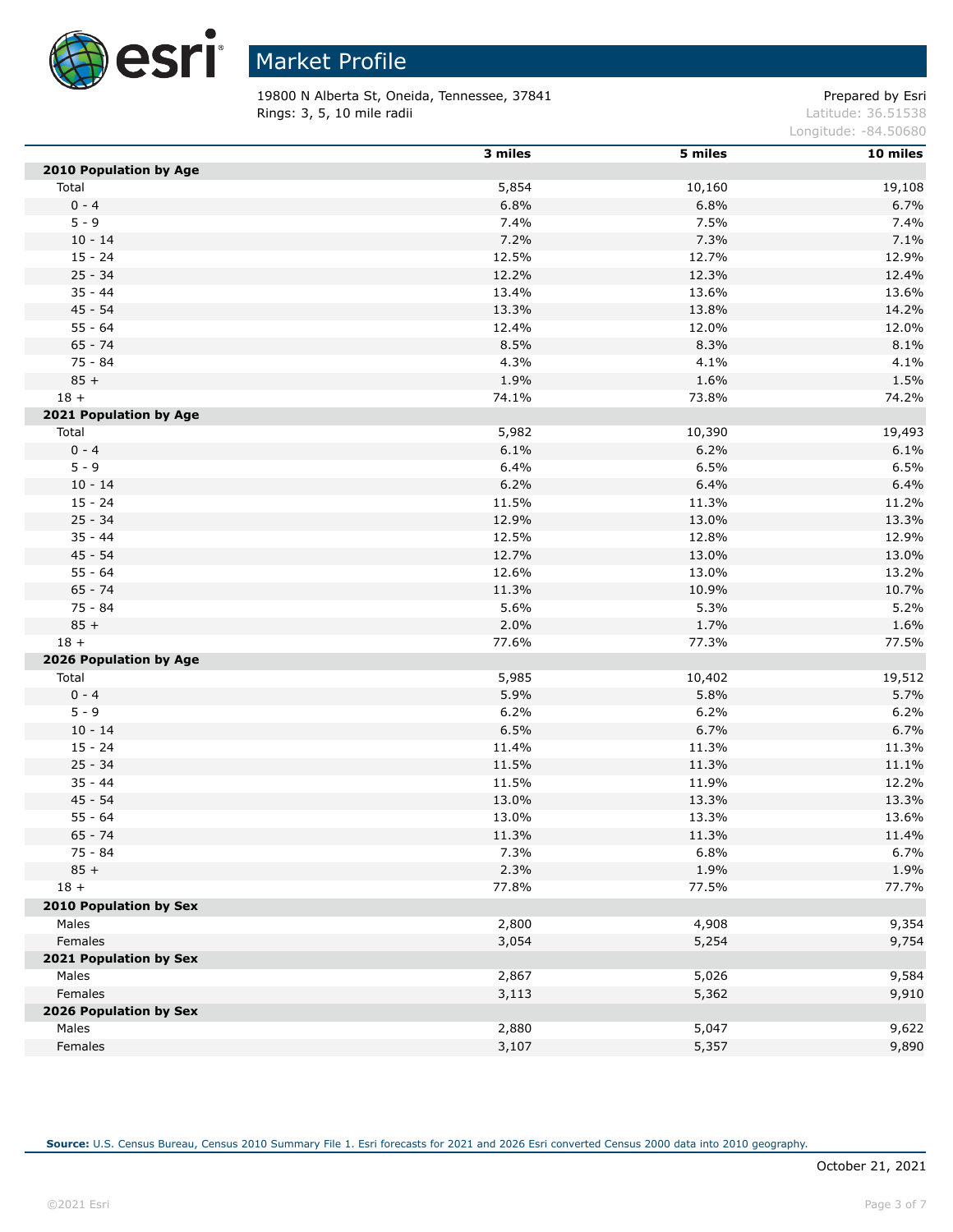

19800 N Alberta St, Oneida, Tennessee, 37841 **Prepared by Estimate Stepsier** Prepared by Esri **Rings: 3, 5, 10 mile radii** Latitude: 36.51538

Longitude: -84.50680

|                                                    | 3 miles | 5 miles | 10 miles |
|----------------------------------------------------|---------|---------|----------|
| 2010 Population by Race/Ethnicity                  |         |         |          |
| Total                                              | 5,853   | 10,162  | 19,108   |
| White Alone                                        | 98.2%   | 98.2%   | 98.2%    |
| <b>Black Alone</b>                                 | 0.2%    | 0.2%    | 0.1%     |
| American Indian Alone                              | 0.2%    | 0.3%    | 0.3%     |
| Asian Alone                                        | 0.2%    | 0.2%    | 0.2%     |
| Pacific Islander Alone                             | 0.0%    | $0.0\%$ | 0.0%     |
| Some Other Race Alone                              | 0.3%    | 0.3%    | 0.3%     |
| Two or More Races                                  | 0.8%    | 0.8%    | 0.9%     |
| Hispanic Origin                                    | 0.8%    | 0.6%    | 0.5%     |
| Diversity Index                                    | 5.0     | 4.8     | 4.6      |
| 2021 Population by Race/Ethnicity                  |         |         |          |
| Total                                              | 5,979   | 10,389  | 19,493   |
| White Alone                                        | 97.4%   | 97.4%   | 97.5%    |
| <b>Black Alone</b>                                 | 0.2%    | 0.2%    | 0.1%     |
| American Indian Alone                              | 0.3%    | 0.4%    | 0.4%     |
| Asian Alone                                        | 0.4%    | 0.4%    | 0.3%     |
| Pacific Islander Alone                             | 0.0%    | 0.0%    | 0.0%     |
| Some Other Race Alone                              | 0.6%    | 0.5%    | 0.5%     |
| Two or More Races                                  | 1.0%    | 1.1%    | 1.2%     |
| Hispanic Origin                                    | 1.7%    | 1.4%    | 1.2%     |
| Diversity Index                                    | 8.2     | 7.7     | 7.3      |
| 2026 Population by Race/Ethnicity                  |         |         |          |
| Total                                              | 5,986   | 10,403  | 19,512   |
| White Alone                                        | 97.4%   | 97.4%   | 97.4%    |
| <b>Black Alone</b>                                 | 0.2%    | 0.2%    | 0.1%     |
| American Indian Alone                              | 0.3%    | 0.4%    | 0.4%     |
| Asian Alone                                        | 0.4%    | 0.4%    | 0.3%     |
| Pacific Islander Alone                             | 0.0%    | 0.0%    | 0.0%     |
| Some Other Race Alone                              | 0.6%    | 0.5%    | 0.5%     |
| Two or More Races                                  | 1.0%    | 1.1%    | 1.2%     |
| Hispanic Origin                                    | 1.7%    | 1.4%    | 1.2%     |
| Diversity Index                                    | 8.3     | 7.7     | 7.4      |
| 2010 Population by Relationship and Household Type |         |         |          |
| Total                                              | 5,854   | 10,162  | 19,108   |
| In Households                                      | 99.0%   | 99.4%   | 98.5%    |
| In Family Households                               | 83.9%   | 85.4%   | 85.0%    |
| Householder                                        | 27.1%   | 27.5%   | 27.3%    |
| Spouse                                             | 19.0%   | 19.6%   | 19.7%    |
| Child                                              | 32.4%   | 32.9%   | 32.8%    |
| Other relative                                     | 3.0%    | 2.9%    | 2.8%     |
| Nonrelative                                        | 2.4%    | 2.4%    | 2.3%     |
| In Nonfamily Households                            | 15.0%   | 14.0%   | 13.6%    |
| In Group Quarters                                  | 1.0%    | 0.6%    | 1.5%     |
| <b>Institutionalized Population</b>                | 0.9%    | 0.5%    | 1.4%     |
| Noninstitutionalized Population                    | 0.1%    | 0.1%    | 0.1%     |

Data Note: Persons of Hispanic Origin may be of any race. The Diversity Index measures the probability that two people from the same area will be from different race/ ethnic groups. **Source:** U.S. Census Bureau, Census 2010 Summary File 1. Esri forecasts for 2021 and 2026 Esri converted Census 2000 data into 2010 geography.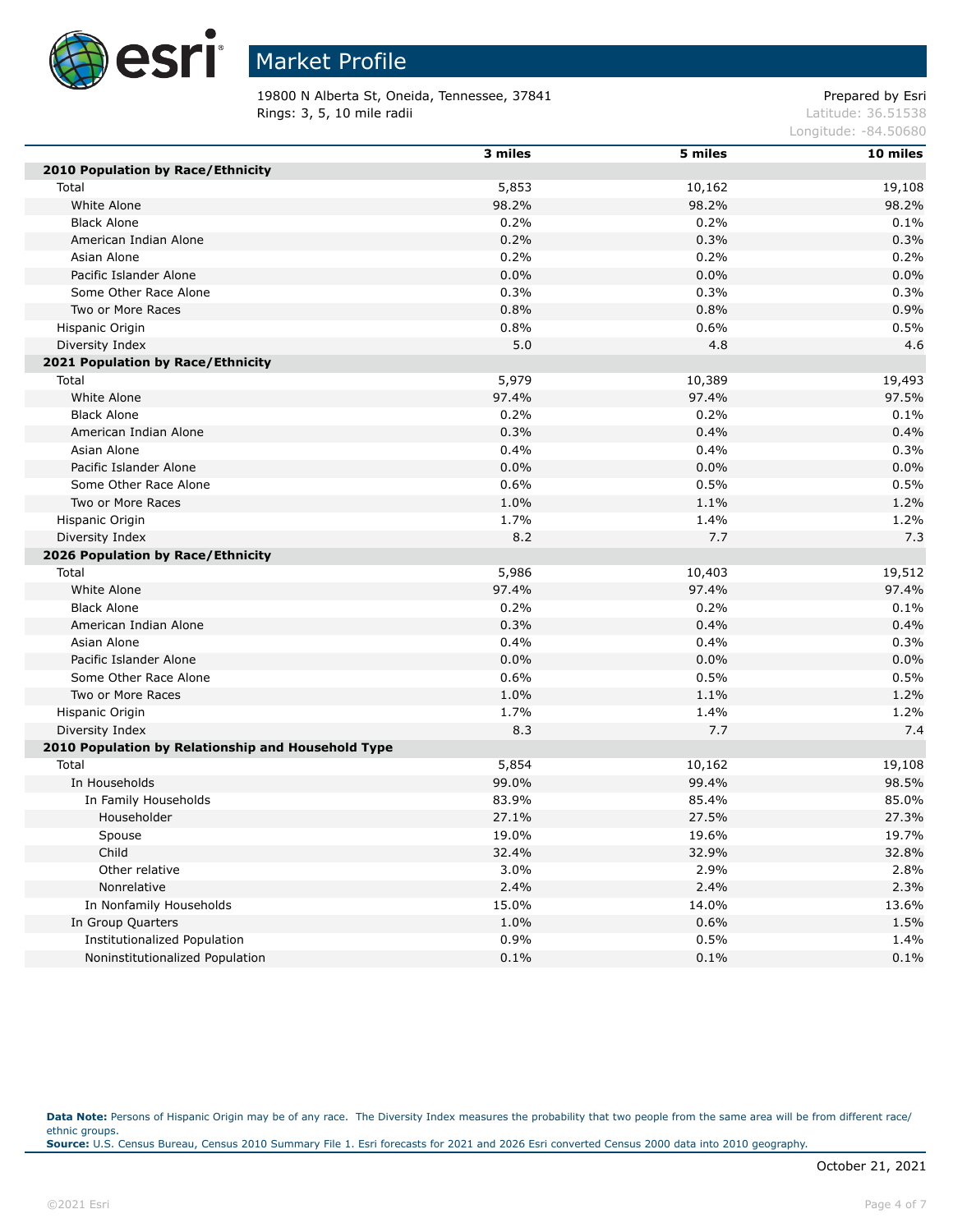

19800 N Alberta St, Oneida, Tennessee, 37841 **Prepared by Estimate Stepsier** Prepared by Esri Rings: 3, 5, 10 mile radii and the results of the contract of the contract of the contract of the contract of the contract of the contract of the contract of the contract of the contract of the contract of the contract of

Longitude: -84.50680

|                                               | 3 miles | 5 miles | 10 miles |
|-----------------------------------------------|---------|---------|----------|
| 2021 Population 25+ by Educational Attainment |         |         |          |
| Total                                         | 4,171   | 7,236   | 13,639   |
| Less than 9th Grade                           | 8.5%    | 7.4%    | 7.0%     |
| 9th - 12th Grade, No Diploma                  | 13.6%   | 12.3%   | 12.3%    |
| High School Graduate                          | 31.0%   | 32.2%   | 34.4%    |
| GED/Alternative Credential                    | 9.3%    | 10.0%   | 9.2%     |
|                                               | 17.0%   | 19.5%   | 20.2%    |
| Some College, No Degree<br>Associate Degree   | 6.8%    | 6.9%    |          |
|                                               |         |         | 7.2%     |
| Bachelor's Degree                             | 9.9%    | 8.0%    | 6.2%     |
| Graduate/Professional Degree                  | 3.9%    | 3.7%    | 3.4%     |
| 2021 Population 15+ by Marital Status         |         |         |          |
| Total                                         | 4,858   | 8,413   | 15,812   |
| Never Married                                 | 26.1%   | 24.8%   | 24.6%    |
| Married                                       | 52.1%   | 54.0%   | 54.3%    |
| Widowed                                       | 7.5%    | 7.1%    | 7.1%     |
| Divorced                                      | 14.3%   | 14.1%   | 14.0%    |
| 2021 Civilian Population 16+ in Labor Force   |         |         |          |
| Civilian Population 16+                       | 2,618   | 4,663   | 8,473    |
| Population 16+ Employed                       | 91.9%   | 92.7%   | 92.3%    |
| Population 16+ Unemployment rate              | 8.1%    | 7.3%    | 7.7%     |
| Population 16-24 Employed                     | 15.1%   | 14.2%   | 13.7%    |
| Population 16-24 Unemployment rate            | 17.4%   | 14.7%   | 11.7%    |
| Population 25-54 Employed                     | 62.6%   | 63.5%   | 63.6%    |
| Population 25-54 Unemployment rate            | 8.3%    | 7.8%    | 8.6%     |
| Population 55-64 Employed                     | 15.8%   | 15.8%   | 15.9%    |
| Population 55-64 Unemployment rate            | 0.3%    | 0.6%    | 3.0%     |
| Population 65+ Employed                       | 6.6%    | 6.5%    | 6.8%     |
| Population 65+ Unemployment rate              | 0.0%    | 0.0%    | 0.7%     |
| 2021 Employed Population 16+ by Industry      |         |         |          |
| Total                                         | 2,405   | 4,321   | 7,821    |
| Agriculture/Mining                            | 1.8%    | 1.5%    | 1.5%     |
| Construction                                  | 8.3%    | 10.6%   | 10.3%    |
| Manufacturing                                 | 17.1%   | 16.2%   | 19.3%    |
| Wholesale Trade                               | 2.0%    | 2.2%    | 1.8%     |
| Retail Trade                                  | 10.8%   | 11.0%   | 11.3%    |
| Transportation/Utilities                      | 11.9%   | 10.5%   | 9.4%     |
| Information                                   | 1.5%    | 1.4%    | 1.3%     |
| Finance/Insurance/Real Estate                 | 6.8%    | 5.7%    | 5.1%     |
| Services                                      | 33.6%   | 34.2%   | 33.7%    |
| Public Administration                         | 6.2%    | 6.8%    | 6.3%     |
| 2021 Employed Population 16+ by Occupation    |         |         |          |
| Total                                         | 2,405   | 4,321   | 7,822    |
| White Collar                                  | 46.6%   | 46.8%   | 45.4%    |
| Management/Business/Financial                 | 8.7%    | 9.9%    | 9.3%     |
| Professional                                  | 20.0%   | 18.7%   | 15.8%    |
| <b>Sales</b>                                  | 8.1%    | 9.1%    | 9.4%     |
| Administrative Support                        | 9.7%    | 9.1%    | 10.9%    |
|                                               |         |         | 12.5%    |
| <b>Services</b><br><b>Blue Collar</b>         | 10.0%   | 12.1%   |          |
|                                               | 43.5%   | 41.1%   | 42.1%    |
| Farming/Forestry/Fishing                      | 0.7%    | 0.6%    | 0.6%     |
| Construction/Extraction                       | 7.7%    | 8.9%    | 7.9%     |
| Installation/Maintenance/Repair               | 5.9%    | 5.3%    | 4.9%     |
| Production                                    | 15.3%   | 12.8%   | 14.5%    |
| Transportation/Material Moving                | 13.9%   | 13.5%   | 14.1%    |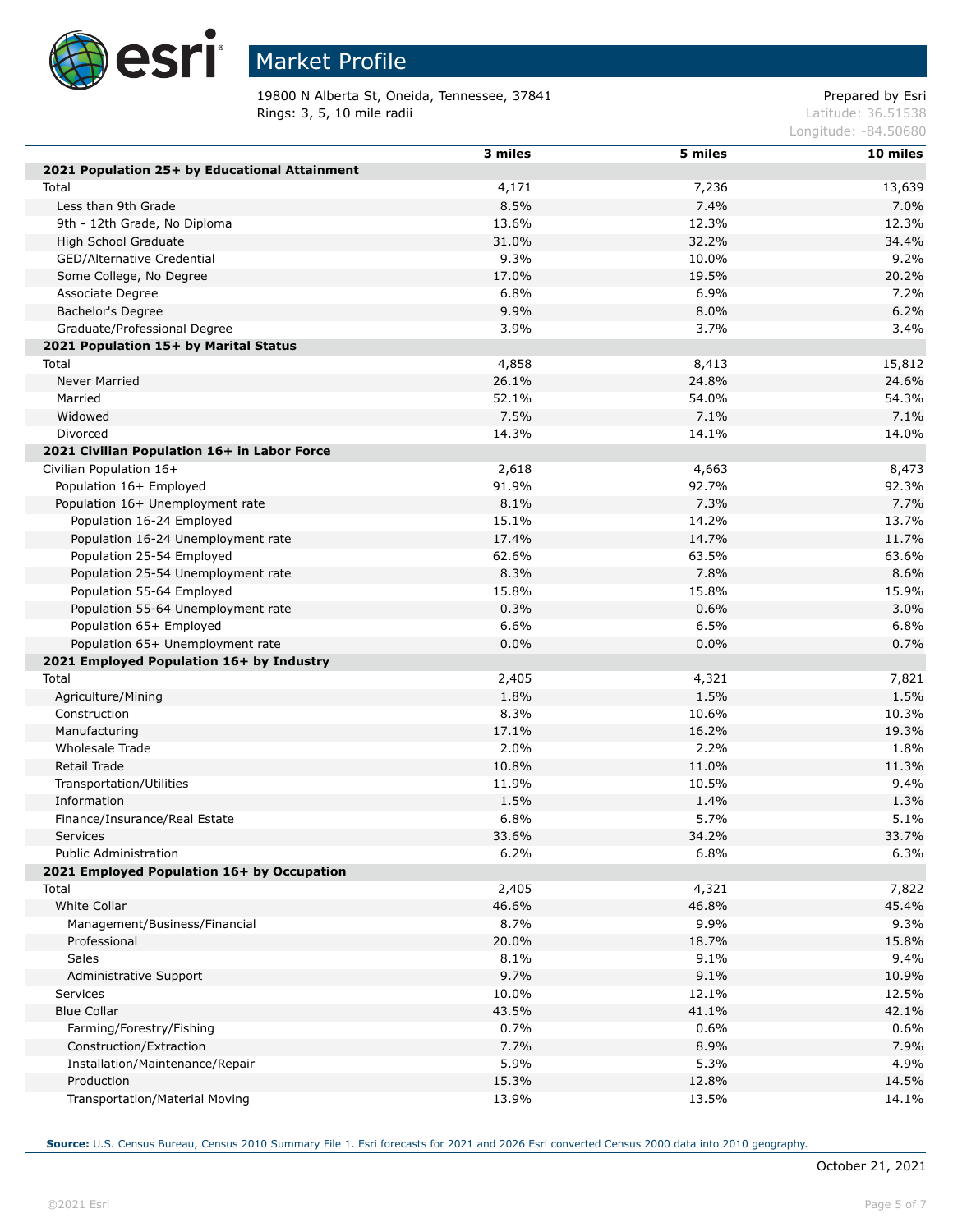

19800 N Alberta St, Oneida, Tennessee, 37841 Prepared by Esri **Rings: 3, 5, 10 mile radii** Latitude: 36.51538

Longitude: -84.50680

|                                                           | 3 miles | 5 miles | 10 miles     |
|-----------------------------------------------------------|---------|---------|--------------|
| 2010 Households by Type                                   |         |         |              |
| Total                                                     | 2,410   | 4,040   | 7,482        |
| Households with 1 Person                                  | 29.2%   | 27.3%   | 26.5%        |
| Households with 2+ People                                 | 70.8%   | 72.7%   | 73.5%        |
| Family Households                                         | 67.1%   | 69.1%   | 69.8%        |
| Husband-wife Families                                     | 47.0%   | 49.3%   | 50.5%        |
| With Related Children                                     | 21.0%   | 22.3%   | 22.8%        |
| Other Family (No Spouse Present)                          | 20.1%   | 19.8%   | 19.3%        |
| Other Family with Male Householder                        | 5.1%    | 5.5%    | 5.8%         |
| With Related Children                                     | 3.2%    | 3.4%    | 3.5%         |
| Other Family with Female Householder                      | 15.0%   | 14.3%   | 13.5%        |
| With Related Children                                     | 10.2%   | 9.8%    | 9.1%         |
| Nonfamily Households                                      | 3.7%    | 3.6%    | 3.7%         |
|                                                           |         |         |              |
| All Households with Children                              | 35.0%   | 36.0%   | 35.9%        |
|                                                           |         |         |              |
| Multigenerational Households                              | 3.7%    | 3.8%    | 4.0%         |
| Unmarried Partner Households                              | 6.3%    | 6.3%    | 6.2%         |
| Male-female                                               | 5.6%    | 5.6%    | 5.5%         |
| Same-sex                                                  | 0.7%    | 0.7%    | 0.7%         |
| 2010 Households by Size                                   |         |         |              |
| Total                                                     | 2,408   | 4,040   | 7,482        |
| 1 Person Household                                        | 29.2%   | 27.3%   | 26.5%        |
| 2 Person Household                                        | 32.1%   | 32.4%   | 32.5%        |
| 3 Person Household                                        | 16.4%   | 17.2%   | 17.7%        |
| 4 Person Household                                        | 14.0%   | 14.2%   | 14.1%        |
| 5 Person Household                                        | 5.4%    | 5.7%    | 6.0%         |
| 6 Person Household                                        | 1.7%    | 2.0%    | 2.0%         |
| 7 + Person Household                                      | 1.2%    | 1.2%    | 1.2%         |
| 2010 Households by Tenure and Mortgage Status             |         |         |              |
| Total                                                     | 2,410   | 4,040   | 7,482        |
| Owner Occupied                                            | 68.5%   | 71.2%   | 72.5%        |
| Owned with a Mortgage/Loan                                | 36.6%   | 38.6%   | 40.0%        |
| Owned Free and Clear                                      | 32.0%   | 32.7%   | 32.5%        |
| Renter Occupied                                           | 31.5%   | 28.8%   | 27.5%        |
| 2021 Affordability, Mortgage and Wealth                   |         |         |              |
|                                                           | 169     | 179     |              |
| Housing Affordability Index                               | 14.5%   | 13.6%   | 178<br>13.7% |
| Percent of Income for Mortgage                            |         |         |              |
| Wealth Index<br>2010 Housing Units By Urban/ Rural Status | 40      | 43      | 42           |
|                                                           |         |         |              |
| <b>Total Housing Units</b>                                | 2,749   | 4,591   | 8,502        |
| Housing Units Inside Urbanized Area                       | 0.0%    | 0.0%    | 0.0%         |
| Housing Units Inside Urbanized Cluster                    | 46.6%   | 36.0%   | 24.5%        |
| Rural Housing Units                                       | 53.4%   | 64.0%   | 75.5%        |
| 2010 Population By Urban/ Rural Status                    |         |         |              |
| <b>Total Population</b>                                   | 5,854   | 10,162  | 19,108       |
| Population Inside Urbanized Area                          | 0.0%    | $0.0\%$ | 0.0%         |
| Population Inside Urbanized Cluster                       | 43.6%   | 33.3%   | 22.6%        |
| Rural Population                                          | 56.4%   | 66.7%   | 77.4%        |

Data Note: Households with children include any households with people under age 18, related or not. Multigenerational households are families with 3 or more parentchild relationships. Unmarried partner households are usually classified as nonfamily households unless there is another member of the household related to the householder. Multigenerational and unmarried partner households are reported only to the tract level. Esri estimated block group data, which is used to estimate polygons or non-standard geography.